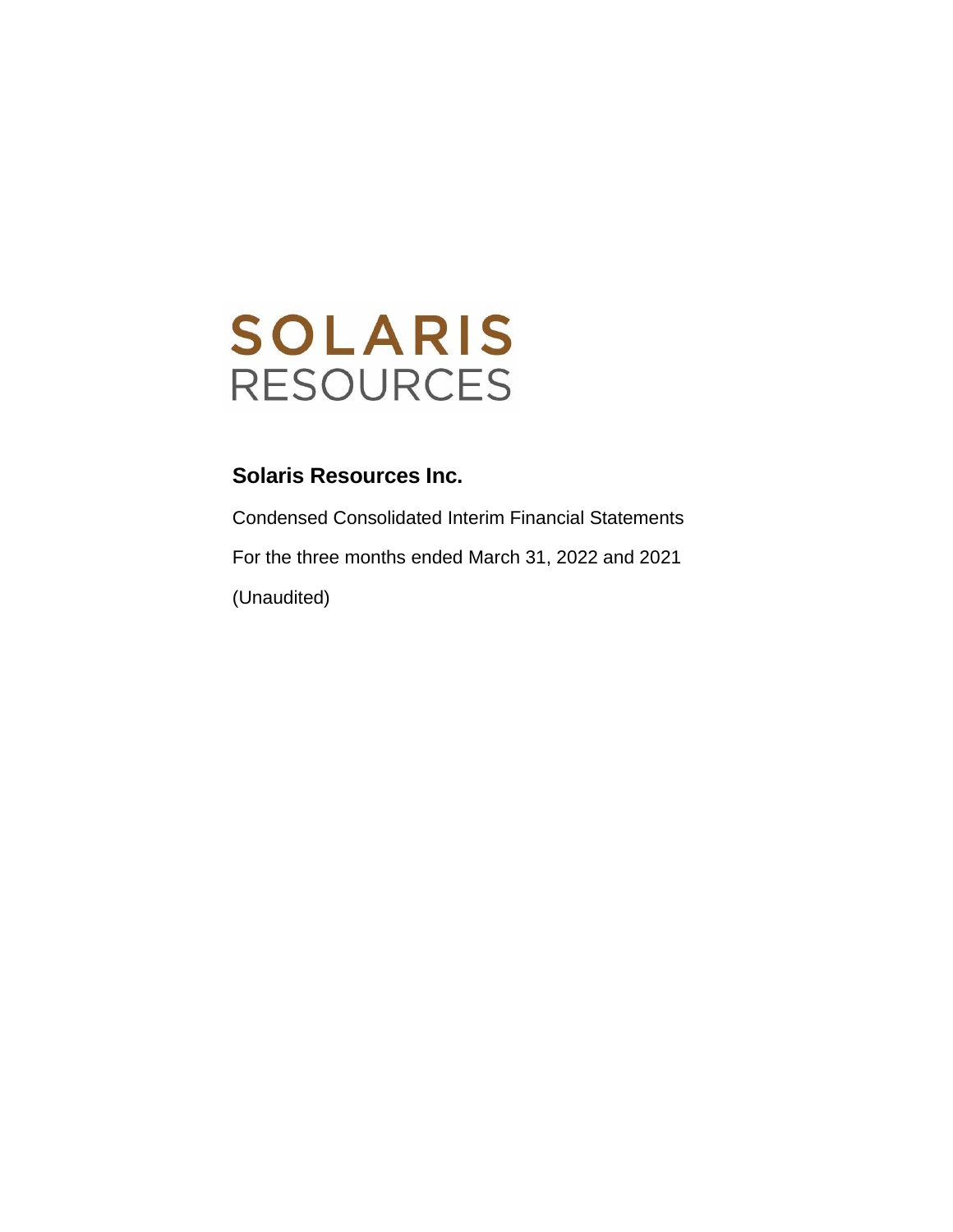Condensed Consolidated Interim Statements of Financial Position

|                                                    | <b>Note</b>    | March 31,<br>2022 | December 31,<br>2021 |
|----------------------------------------------------|----------------|-------------------|----------------------|
| <b>Assets</b>                                      |                |                   |                      |
| <b>Current assets</b>                              |                |                   |                      |
| Cash and cash equivalents                          |                | \$<br>17,568      | \$<br>33,897         |
| Prepaids and other                                 | 3              | 1,223             | 957                  |
|                                                    |                | 18,791            | 34,854               |
| Restricted cash                                    | 6              | 74                | 74                   |
| Exploration and evaluation assets                  | 4              | 20,180            | 20,180               |
| Property, plant and equipment                      | 5              | 3,009             | 2,542                |
| <b>Total assets</b>                                |                | \$<br>42,054      | \$<br>57,650         |
| <b>Liabilities and Equity</b>                      |                |                   |                      |
| <b>Current liabilities</b>                         |                |                   |                      |
| Accounts payable and accrued liabilities           |                | \$<br>10,077      | \$<br>10,750         |
| Lease liability                                    |                | 134               | 136                  |
| Derivative liability                               | $\overline{7}$ | 1,248             | 1,783                |
|                                                    |                | 11,459            | 12,669               |
| Long-term liabilities                              |                |                   |                      |
| Lease liability                                    |                | 157               | 188                  |
| Reclamation provision<br>Other long-term liability | 6              | 1,777<br>261      | 1,509<br>165         |
| <b>Total liabilities</b>                           |                | 13,654            | 14,531               |
|                                                    |                |                   |                      |
| Shareholders' equity                               |                |                   |                      |
| Common shares                                      | 8              | 119,606           | 119,555              |
| Reserves                                           | 8              | 22,786            | 21,554               |
| <b>Deficit</b>                                     |                | (121, 887)        | (105, 901)           |
| Equity attributable to shareholders of the Company |                | 20,505            | 35,208               |
| Non-controlling interests                          | 12             | 7,895             | 7,911                |
| Total shareholders' equity                         |                | 28,400            | 43,119               |
|                                                    |                |                   |                      |
| Total liabilities and equity                       |                | \$<br>42,054      | \$<br>57,650         |

Commitments (Note 16) Subsequent event (Note 17)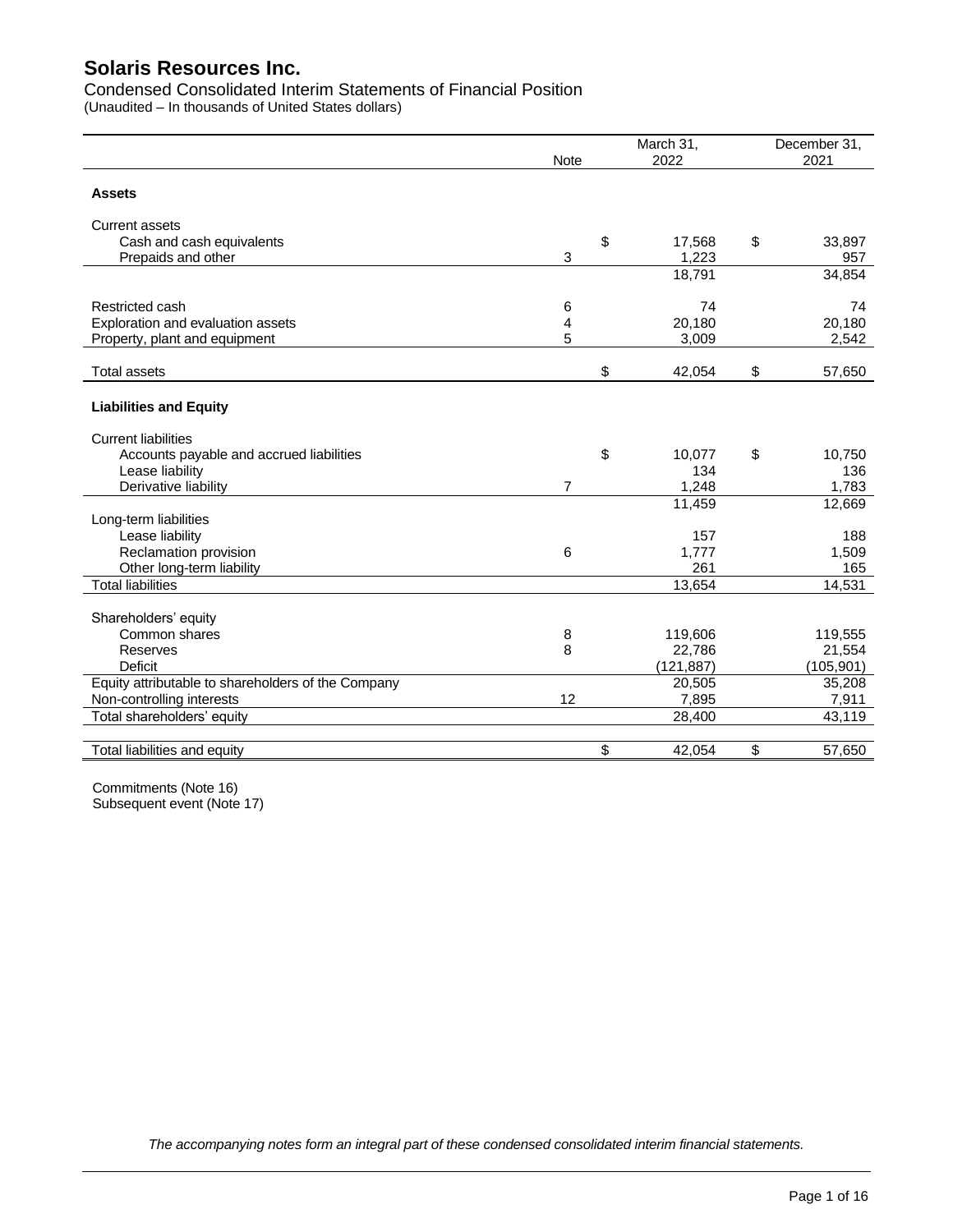Condensed Consolidated Interim Statements of Net Loss and Comprehensive Loss For the three months ended March 31, 2022 and 2021

| (Unaudited - In thousands of United States dollars, except share and per share amounts) |  |
|-----------------------------------------------------------------------------------------|--|
|-----------------------------------------------------------------------------------------|--|

|                                                                |             | For the three months ended March 31, |                   |
|----------------------------------------------------------------|-------------|--------------------------------------|-------------------|
|                                                                | <b>Note</b> | 2022                                 | 2021              |
|                                                                |             |                                      |                   |
| <b>Exploration expenses</b>                                    | 9           | \$<br>14,305                         | \$<br>8,351       |
| General and administrative expenses                            | 10          | 2.269                                | 1,986             |
| Loss from operations                                           |             | 16,574                               | 10,337            |
|                                                                |             |                                      |                   |
| Change in fair value of derivatives                            | 7           | (554)                                | 2,845             |
| Finance income, net                                            |             | (39)                                 | (124)             |
| Other expense                                                  |             | 21                                   | 17                |
| Net loss                                                       |             | \$<br>16,002                         | \$<br>13,075      |
|                                                                |             |                                      |                   |
| Other comprehensive income                                     |             |                                      |                   |
| Items that may be reclassified to profit or loss:              |             |                                      |                   |
| Foreign currency translation                                   |             | (206)                                | \$<br>(747)       |
| Total comprehensive loss                                       |             | \$<br>15,796                         | \$<br>12,328      |
|                                                                |             |                                      |                   |
| Net loss attributable to:                                      |             |                                      |                   |
| Shareholders of the Company                                    | 12          | \$<br>15,986                         | \$<br>13,058      |
| Non-controlling interest                                       | 12          | 16                                   | 17                |
|                                                                |             | \$<br>16,002                         | \$<br>13,075      |
|                                                                |             |                                      |                   |
| Total comprehensive loss attributable to:                      |             |                                      |                   |
| Shareholders of the Company                                    |             | \$<br>15,780                         | \$<br>12,311      |
| Non-controlling interest                                       | 12          | 16                                   | 17                |
|                                                                |             | \$<br>15,796                         | \$<br>12,328      |
|                                                                |             |                                      |                   |
| Net loss per share attributable to shareholders of the Company |             |                                      |                   |
| Basic and diluted                                              |             | \$<br>0.15                           | \$<br>0.12        |
|                                                                |             |                                      |                   |
| Weighted average number of shares outstanding                  |             |                                      |                   |
| Basic and diluted                                              |             | \$<br>108,842,900                    | \$<br>105,612,668 |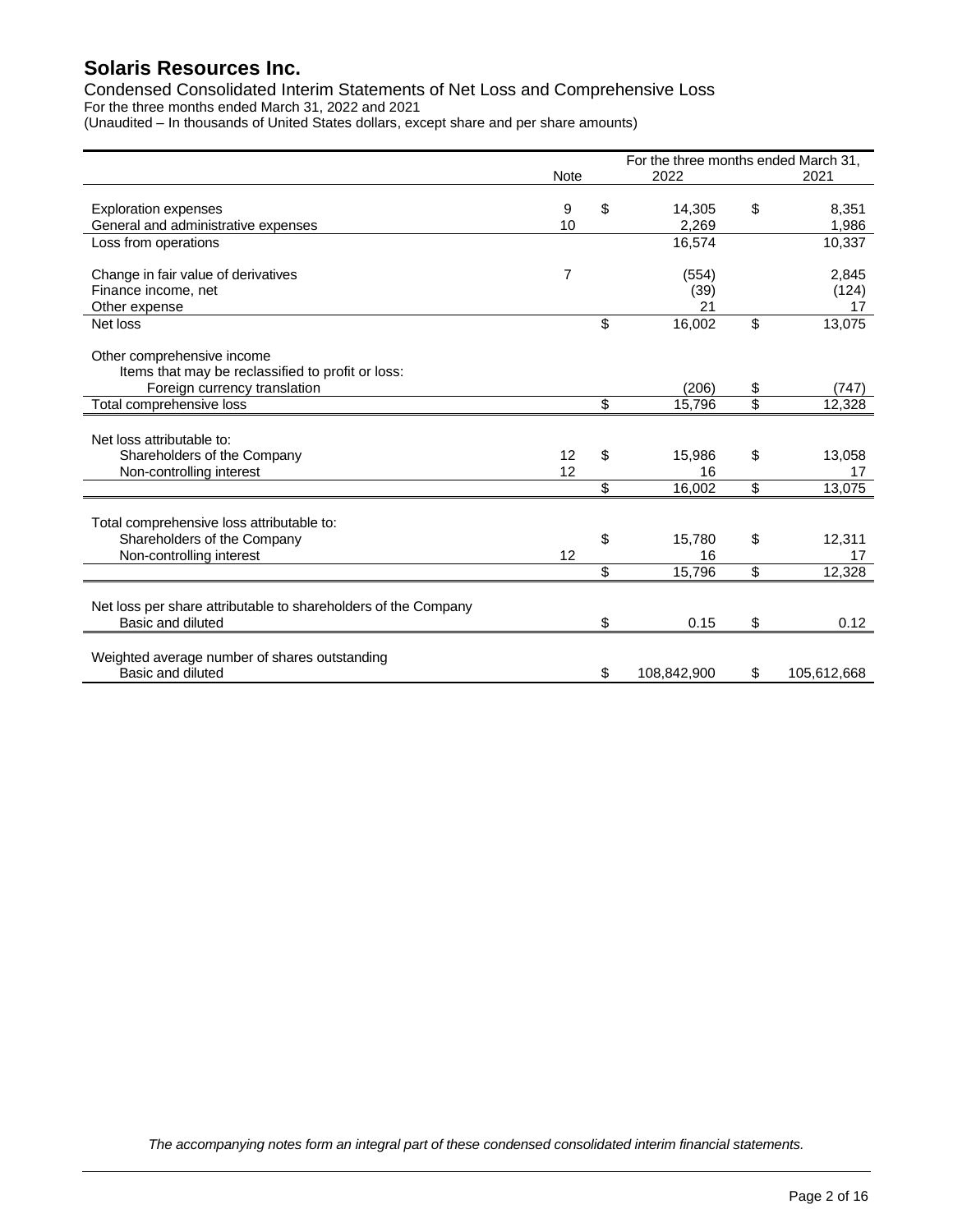Condensed Consolidated Interim Statements of Cash Flows For the three months ended March 31, 2022 and 2021 (Unaudited – In thousands of United States dollars)

|                                                                |                | For the three months ended March 31, |                |
|----------------------------------------------------------------|----------------|--------------------------------------|----------------|
|                                                                | <b>Note</b>    | 2022                                 | 2021           |
| Cash provided by (used in):                                    |                |                                      |                |
| Operations                                                     |                |                                      |                |
| Net loss for the period                                        |                | \$<br>(16,002)                       | \$<br>(13,075) |
| Adjustments for:                                               |                |                                      |                |
| Change in fair value of derivatives                            | $\overline{7}$ | (554)                                | 2,845          |
| Finance income, net                                            |                | (39)                                 | (124)          |
| Foreign exchange and other                                     |                | 29                                   | (5)            |
| Share-based compensation                                       | 8              | 1,036                                | 1,131          |
| Amortization                                                   | 5              | 162                                  | 38             |
| Reclamation provision                                          |                | 267                                  | 188            |
|                                                                |                |                                      |                |
| Net changes in non-cash working capital items:                 |                |                                      |                |
| Prepaids and other                                             |                | (271)                                | (605)          |
| Accounts payable and accrued liabilities                       |                | (665)                                | 619            |
| Due to related parties                                         | 15             |                                      | (66)           |
| Other long-term liability                                      |                | 96                                   |                |
|                                                                |                | (15, 941)                            | (9,054)        |
|                                                                |                |                                      |                |
| Financing                                                      |                |                                      |                |
| Proceeds from exercise of Equinox Warrants, warrants and stock |                |                                      |                |
| options                                                        |                | 41                                   | 4,333          |
| Payment of lease liability                                     |                | (40)                                 | (16)           |
| Finance income received, net                                   |                | 48                                   | 128            |
|                                                                |                | 49                                   | 4,445          |
|                                                                |                |                                      |                |
| Investing                                                      |                |                                      |                |
| Capital expenditures                                           |                | (629)                                | (435)          |
|                                                                |                | (629)                                | (435)          |
|                                                                |                |                                      |                |
| Effect of exchange rate changes on cash and cash equivalents   |                | 192                                  | 819            |
|                                                                |                |                                      |                |
| Decrease in cash and cash equivalents                          |                | (16, 329)                            | (4,225)        |
|                                                                |                |                                      |                |
| Cash and cash equivalents, beginning of period                 |                | 33,897                               | 73,593         |
|                                                                |                |                                      |                |
| Cash and cash equivalents, end of period                       |                | \$<br>17,568                         | \$<br>69,368   |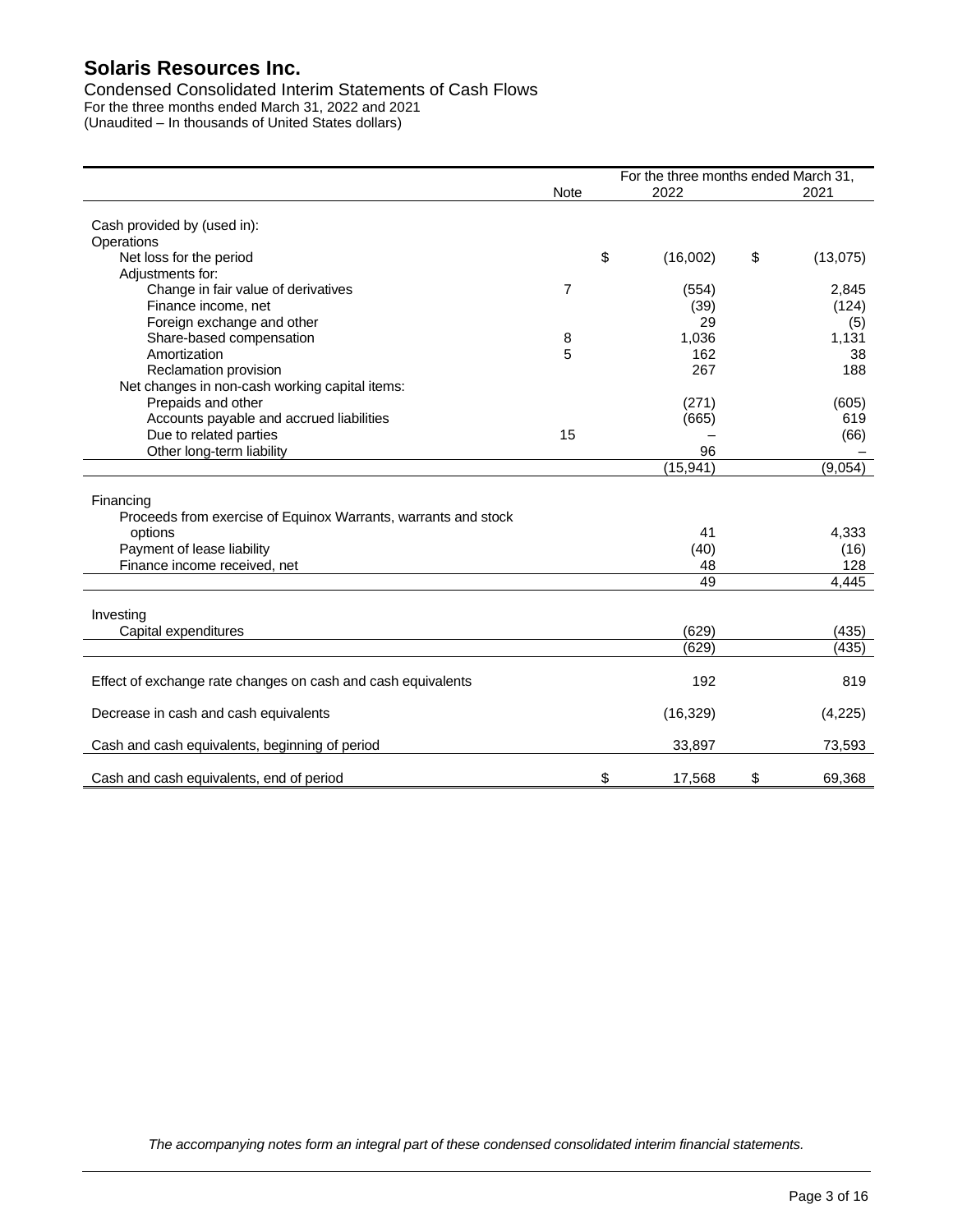Condensed Consolidated Interim Statements of Changes in Equity (Unaudited – In thousands of United States dollars, except number of shares)

|                                                                       |             | <b>Share Capital</b>       |    |         |      | Reserves                                   |    |                                    |    |        |     |            |                                 |     |                 |
|-----------------------------------------------------------------------|-------------|----------------------------|----|---------|------|--------------------------------------------|----|------------------------------------|----|--------|-----|------------|---------------------------------|-----|-----------------|
|                                                                       | <b>Note</b> | Number of<br><b>Shares</b> |    | Amount  |      | Options,<br><b>RSUs</b><br>and<br>warrants |    | Foreign<br>currency<br>translation |    | Total  |     | Deficit    | Non-<br>controlling<br>interest |     | Total<br>equity |
| Balance, December 31, 2021<br>Shares issued on exercise of stock      |             | 108,827,567                | S. | 119,555 | -S   | 19,834                                     | S  | 1,720                              | \$ | 21,554 | S.  | (105, 901) | \$<br>7,911                     | S   | 43,119          |
| options                                                               | 8           | 2,500                      |    | 4       |      | (1)                                        |    |                                    |    | (1)    |     |            |                                 |     | 3               |
| Shares issued on exercise of Solaris<br>warrants and Equinox Warrants | 8           | 40,500                     |    | 47      |      | (9)                                        |    |                                    |    | (9)    |     |            |                                 |     | 38              |
| Share-based compensation                                              | 8           |                            |    |         |      | 1,036                                      |    |                                    |    | 1,036  |     |            |                                 |     | 1,036           |
| Net loss and comprehensive loss                                       |             |                            |    |         |      |                                            |    | 206                                |    | 206    |     | (15,986)   | (16)                            |     | (15, 796)       |
| Balance, March 31, 2022                                               |             | 108,870,567                |    | 119,606 |      | 20,860                                     |    | 1,926                              |    | 22,786 |     | (121, 887) | 7,895                           |     | 28,400          |
| Balance, December 31, 2020<br>Shares issued on redemption of RSUs,    |             | 105,057,203                | S. | 110,239 | - \$ | 16,492                                     | \$ | 1,019                              | \$ | 17,511 | \$. | (49, 105)  | \$<br>7,914                     | \$. | 86,559          |
| net of shares withheld for tax                                        | 8           | 4,191                      |    | 4       |      | (32)                                       |    |                                    |    | (32)   |     |            |                                 |     | (28)            |
| Shares issued on exercise of stock<br>options                         | 8           | 224,269                    |    | 192     |      | (54)                                       |    |                                    |    | (54)   |     |            |                                 |     | 138             |
| Shares issued on exercise of Solaris<br>warrants and Equinox Warrants | 8           | 2,214,543                  |    | 5,147   |      | (795)                                      |    |                                    |    | (795)  |     |            |                                 |     | 4,352           |
| Share-based compensation                                              | 8           |                            |    |         |      | 1,131                                      |    |                                    |    | 1,131  |     |            |                                 |     | 1,131           |
| Net loss and comprehensive loss                                       |             |                            |    |         |      |                                            |    | 747                                |    | 747    |     | (13,058)   | (17)                            |     | (12, 328)       |
| Balance, March 31, 2021                                               |             | 107,500,206                |    | 115,582 | \$   | 16,742                                     | \$ | 1,766                              | \$ | 18,508 |     | (62, 163)  | \$<br>7,897                     | S   | 79,824          |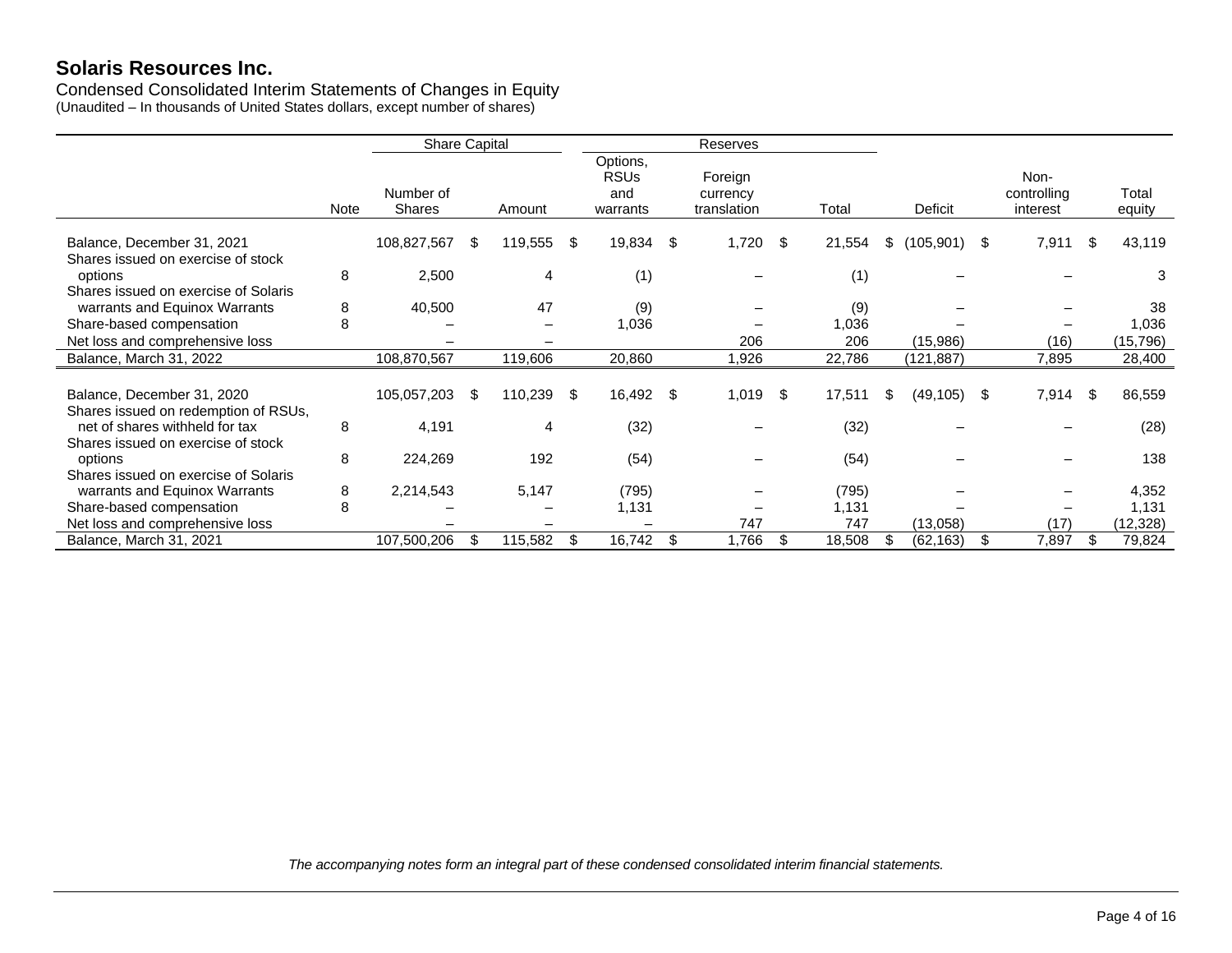### **1. NATURE OF OPERATIONS**

Solaris Resources Inc. (the "Company" or "Solaris") was incorporated under the Business Corporations Act of British Columbia on June 18, 2018 as a wholly owned subsidiary of Equinox Gold Corp. ("Equinox"). Equinox subsequently distributed 60% of the outstanding shares of the Company to its shareholders pursuant to a plan of arrangement (the "Arrangement"). Solaris' shares trade on the Toronto Stock Exchange under the symbol "SLS".

The Company is engaged in the acquisition, exploration and development of mineral property interests. The Company's assets consist primarily of the Warintza property ("Warintza") in Ecuador, the 60% owned La Verde property ("La Verde") in Mexico, the Ricardo property ("Ricardo") in Chile, optioned to Freeport-McMoRan, and its optioned and owned Tamarugo property ("Tamarugo") in Chile. The Company has not yet determined whether the properties contain mineral reserves where extraction is both technically feasible and commercially viable. The business of mining and the exploration for minerals involves a high degree of risk and there can be no assurance that such activities will result in profitable mining operations.

The Company relies on share issuances in order to fund its exploration and other business objectives. As at March 31, 2022, the Company has cash and cash equivalents of \$17,568. Based on the forecasted cash inflows and expenditures, this balance would be sufficient to fund the Company's committed exploration expenses and general and administrative costs for the next twelve months; however, if the Company continues its current level of exploration activities throughout the next twelve months, the expected cash balances may not be sufficient to fund these expenditures. In the longer term, the Company's ability to continue as a going concern is dependent upon successful execution of its business plan, raising additional capital or evaluating strategic alternatives for its mineral property interests. The Company expects to continue to raise the necessary funds primarily through the issuance of common shares. There can be no guarantees that future equity financing will be available on acceptable terms or at all, in which case the Company may need to reduce its longer-term exploration plans. Subsequent to March 31, 2022, the Company received proceeds from the exercise of common share purchase warrants of Solaris totalling \$23,613 (C\$30,431). Please refer to Note 17.

On March 11, 2020, the novel coronavirus outbreak ("COVID-19") was declared a pandemic by the World Health Organization. The Company has largely resumed its normal operations including personnel's travel and work locations. While the Company has not been significantly impacted by COVID-19 to date, disruptions resulting from COVID-19 at any of the Company's projects or in the jurisdictions in which the Company operates could have a significant negative effect on the Company. In particular, unwarranted disruptions may prevent Company personnel from working because of quarantine or other restrictions imposed by local health authorities, as well as cause the Company to delay planned business activities, including permitting and exploration activities, and increase fiscal losses. Responses to COVID-19, including government and local restrictions on the movement of people and goods, may cause visits, fieldwork and analysis performed by the Company and its contractors to slow or even cease. In addition, the outbreak of COVID-19 has caused considerable disruption to the world economy and financial and metals markets, which could have a significant negative effect on the ability of the Company to obtain equity financing to fund additional exploration activities.

#### **2. BASIS OF PREPARATION**

#### a) Statement of compliance

These condensed consolidated interim financial statements have been prepared in accordance with International Financial Accounting Standard 34 ("IAS 34"), Interim Financial Reporting, and do not include all of the information required for annual financial statements prepared in accordance with International Financial Reporting Standards ("IFRS"). However, selected explanatory notes are included to explain events and transactions that are significant to an understanding of the changes in the Company's financial position and performances since the last annual financial statements. These condensed consolidated interim financial statements should be read in conjunction with the Company's most recent annual audited financial statements for the year ended December 31, 2021. The accounting policies, significant judgments made by management in applying these policies and key sources of estimation uncertainty are the same as those applied in the Company's annual audited consolidated financial statements for the year ended December 31, 2021.

These condensed consolidated interim financial statements were approved and authorized for issuance by the Board of Directors on May 13, 2022.

### b) Basis of presentation

These condensed consolidated interim financial statements have been prepared on a historical cost basis except for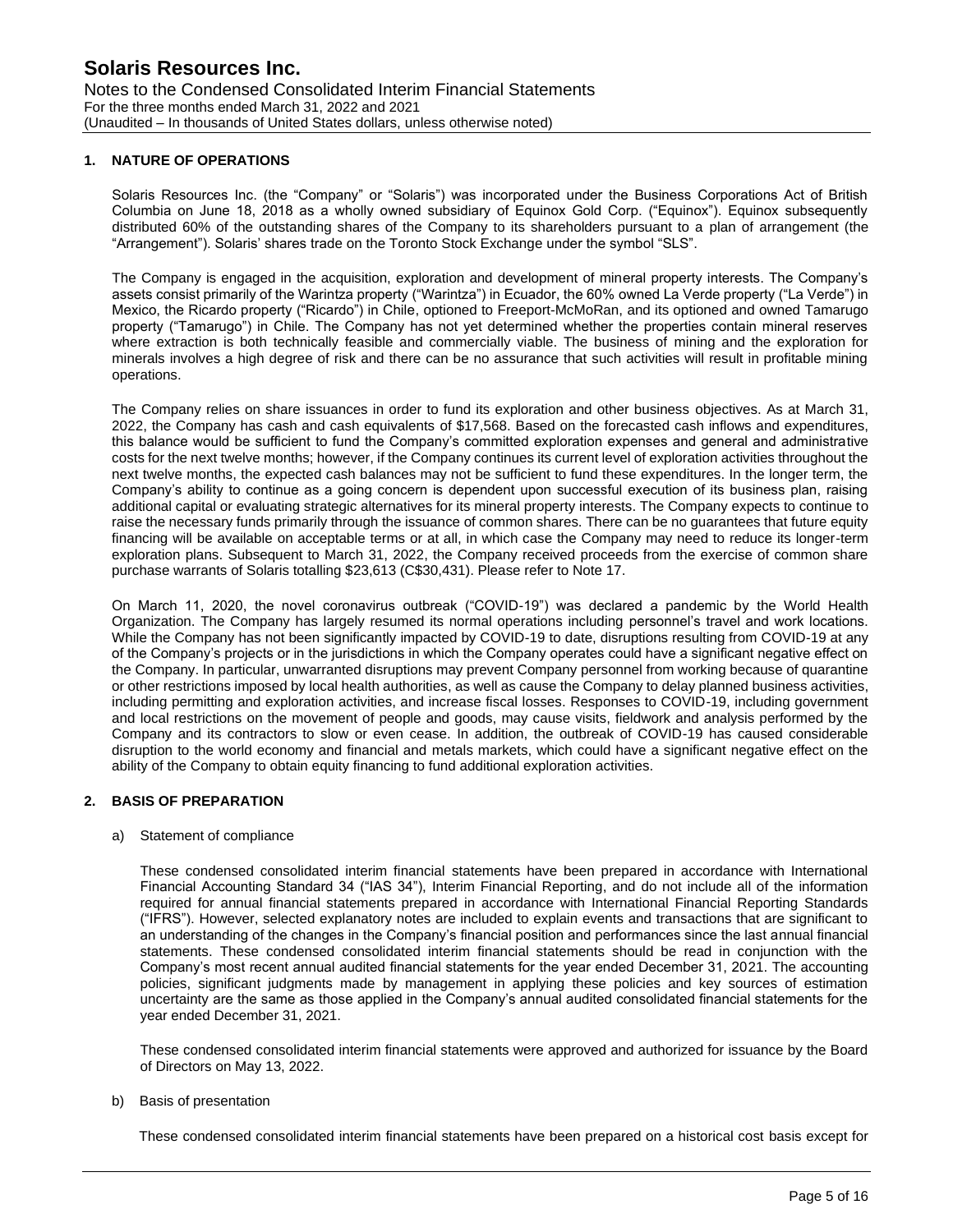derivatives which are recognized at fair value. In addition, these condensed consolidated interim financial statements have been prepared using the accrual basis of accounting except for cash flow information. These condensed consolidated interim financial statements are presented in United States dollars ("US dollars"). The functional currency of the Company is the Canadian dollar and for its subsidiaries is the US dollar.

### c) Basis of consolidation

These condensed consolidated interim financial statements include the accounts of the Company and its subsidiaries. Subsidiaries are all entities (including structured entities) over which the Company has control.

These condensed consolidated interim financial statements include the accounts of the Company and its subsidiaries as described below:

| Company                                 | Location             | Ownership interest |
|-----------------------------------------|----------------------|--------------------|
| Lowell Copper Holdings Inc.             | Canada               | 100%               |
| 1330783 B.C. Ltd                        | Canada               | 100%               |
| Lowell Copper Holdings (US) Inc.        | Canada               | 100%               |
| Solaris Exploration Inc.                | Canada               | 100%               |
| Lowell Copper (US) Inc.                 | <b>United States</b> | 100%               |
| Lowell Mineral Exploration Ecuador S.A. | Ecuador              | 100%               |
| Solaris Resources Ecuador S.A.S         | Ecuador              | 100%               |
| Minera Ricardo Resources Inc. S.A.      | Chile                | 100%               |
| Solaris Copper SpA                      | Chile                | 100%               |
| Lowell Copper S.A.C.                    | Peru                 | 100%               |
| Minera Gabriella S.A. de C.V.           | Mexico               | 100%               |
| Ascenso Inversiones S.A.                | Guatemala            | 100%               |
| Catalyst Copper Corp.                   | Canada               | 100%               |
| Minera Hill 29, S.A. de C.V.            | Mexico               | 100%               |
| Minera Torre de Oro, S.A.P.I. de C.V.   | Mexico               | 60%                |

### **3. PREPAIDS AND OTHER**

|                               |             | March 31, | December 31. |
|-------------------------------|-------------|-----------|--------------|
|                               | <b>Note</b> | 2022      | 2021         |
| Prepaid expenses and deposits |             | 851       | 724          |
| Supplies inventory            |             | 182       | 86           |
| Taxes recoverable             |             | 110       | 75           |
| Amounts receivable and other  |             |           |              |
| Due from a related party      | 16          | 76        | 67           |
|                               |             | 1.223     | 957          |

### **4. EXPLORATION AND EVALUATION ASSETS**

|                    |      |   | March 31, | December 31, |
|--------------------|------|---|-----------|--------------|
|                    | Note |   | 2022      | 2021         |
| La Verde (Mexico)  | a)   | Φ | 19,741    | 19,741       |
| Warintza (Ecuador) | b)   |   | 188       | 188          |
| Ricardo (Chile)    | с    |   | 251       | 251          |
|                    |      | S | 20,180    | 20,180       |

### a) La Verde

La Verde is situated in the Sierra Madre del Sur west of Mexico City in Michoacán State, Mexico and consists of the Unificación Santa Maria claim. The project is held 60% by the Company and 40% by a subsidiary of Teck Resources Ltd. The joint venture agreement governing the operation and funding of La Verde was formalized effective February 28, 2015. The Agreement provides that Solaris be the operator of the project. The Agreement further provides for dilution of either party's ownership should funding not be provided in accordance with their respective participating interests. La Verde is subject to a 0.5% net smelter royalty held by Minera CIMA, S.A. de C.V.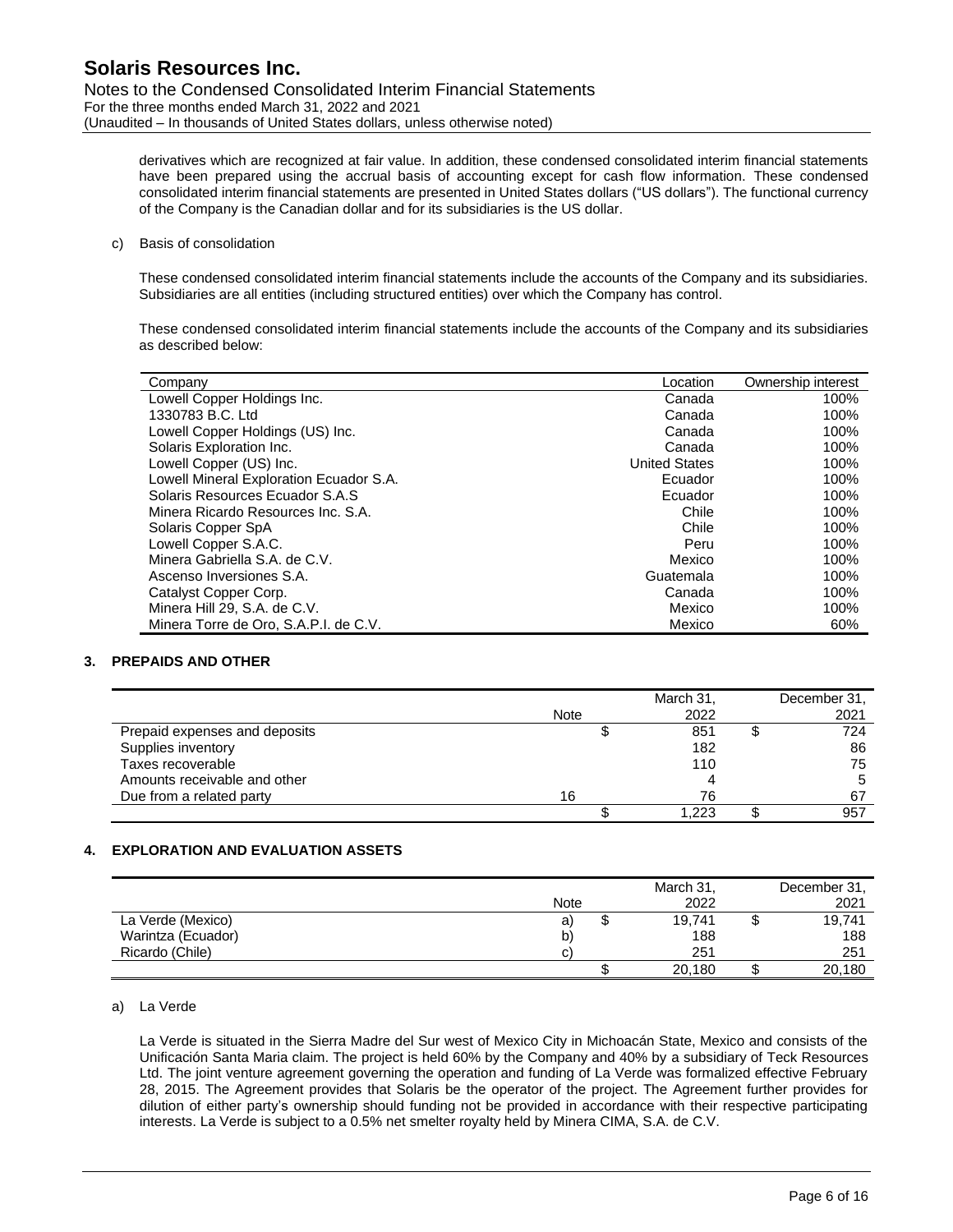### b) Warintza

The Company owns a 100% interest in Warintza. Warintza is located in southeastern Ecuador in the province of Morona Santiago, Canton Limon Indanza. It consists of eight mining concessions (the "Concessions") covering a total of 26,777 hectares. The Concessions expire between September 2031 and March 2042 and can be renewed for an additional period of 25 years. South32 Royalty Investments Pty Ltd holds a 2% net smelter royalty on the original three concessions covering a total of 10,000 hectares.

c) Ricardo

The Company owns a 100% interest in Ricardo, an early-stage exploration porphyry copper prospect located near Calama, Chile in the Calama Mining District. The Ricardo claim block covers approximately 16,000 hectares.

In October 2018, and amended in October 2019 and February 2022, the Company entered into a definitive earn-in option agreement (the "Ricardo Option Agreement") with Minera Freeport-McMoRan South America Limitada ("Freeport") with respect to Ricardo.

The current amended Ricardo Option Agreement provides for a three-staged process by which Freeport can earn up to an 80% interest in the Ricardo property as follows:

To earn an initial 60% interest in the Ricardo property, Freeport must complete both Stage 1 and Stage 2:

- Stage 1: Upon receipt of the relevant exploration permits in December 2018, Freeport is required to spend \$4.2 million in exploration expenditures over the period ending December 2022.
- Stage 2: Upon completion of Stage 1, Freeport can elect to spend \$4.8 million by December 2023, \$8.0 million by December 2024 and \$13.0 million by December 2025.

Upon completion of both Stage 1 and Stage 2, Freeport can elect to complete Stage 3 to earn an additional 20% interest in the Ricardo property whereby Freeport is required to complete the first of (i) funding a feasibility study for a mine at Ricardo and (ii) spending an additional \$100 million in exploration expenditures. Should Stage 3 not be completed within ten years, Freeport can maintain the option by paying to the Company \$1 million annually until Stage 3 is complete.

### d) Tamarugo

Tamarugo is a grass-roots copper porphyry target located in northern Chile. The Company entered into a definitive earn-in option agreement with Freeport with respect to 5,100 hectares owned by Freeport and approximately 5,000 hectares 100% owned by the Company in June 2019, amended in November 2020.

Pursuant to the amended option agreement, the Company can earn up to a 75% interest in Tamarugo as follows:

- To earn an initial 51% interest in Tamarugo, the Company is required to spend \$4.0 million in exploration expenditures over five years commencing in December 2019 with \$0.25 million in years one and two (completed), \$0.35 million in year three, \$1.9 million in year four and \$1.5 million in year five.
- Within 60 days of the Company earning the initial 51% interest in Tamarugo, Freeport may exercise a back-in right to reacquire 11% of Tamarugo by paying to the Company \$12 million (the "Back-in Right"). Freeport will then be required to fund all exploration expenditures until either completing a pre-feasibility study for a mine at Tamarugo or spending a total of \$50 million within 10 years of exercise of the Back-in Right. Should Freeport not complete either the pre-feasibility study or spend a total of \$50 million within 10 years of exercise of the Back-in Right, Freeport can maintain its 11% interest by paying to the Company \$1 million annually until it completes either one of these obligations.
- Should Freeport elect not to exercise the Back-in Right, the Company can elect to earn an additional 24% interest in Tamarugo by spending an additional \$1.5 million in exploration expenditures by December 2025 and delivering a pre-feasibility study for a mine at Tamarugo by December 2027.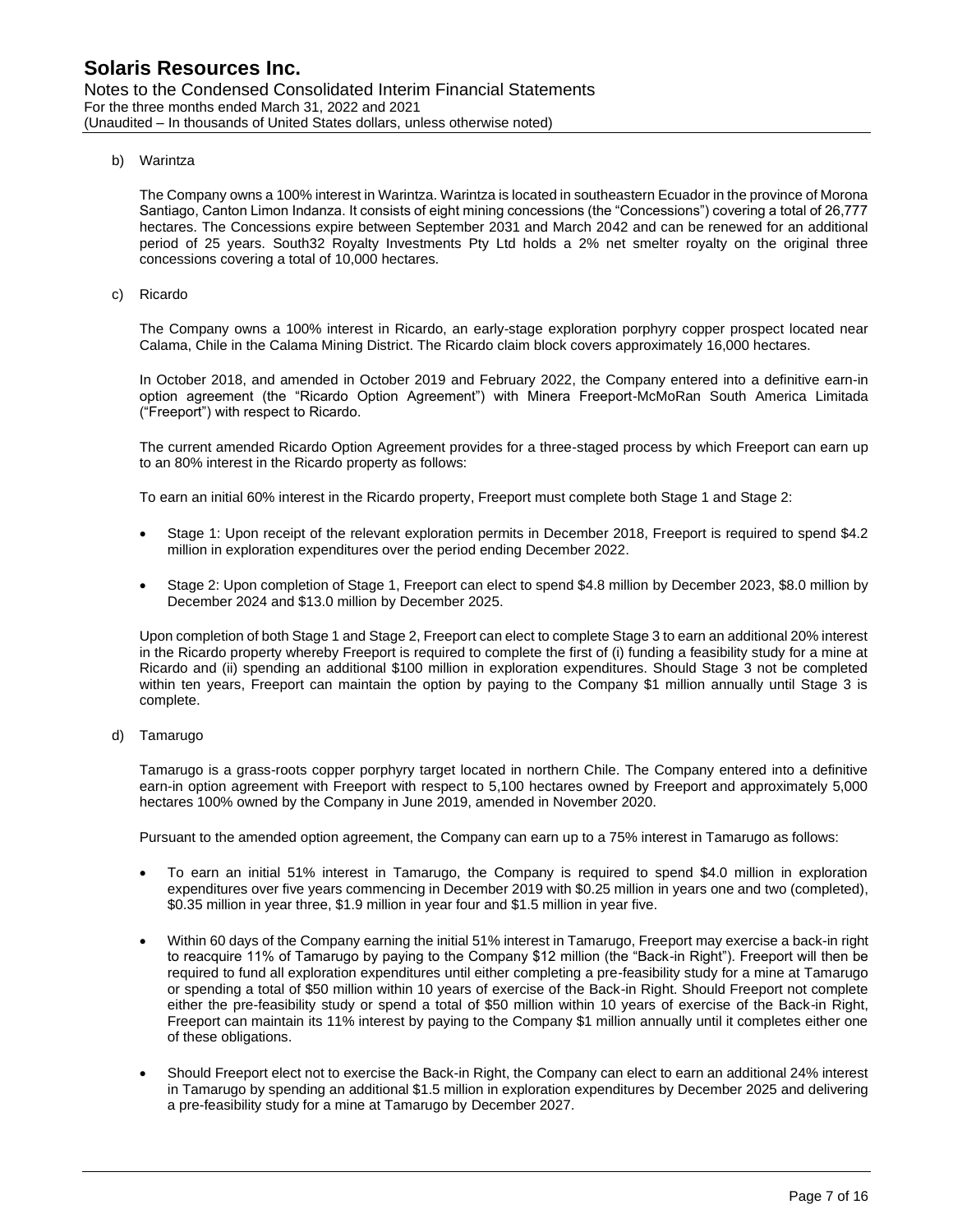The Company is obligated to issue an additional 500,000 common shares to the estate of a former consultant of the Company upon discovery of potentially economic mineralization at Tamarugo. No amount has been recognized for these common shares as there is currently insufficient evidence that this non-market performance condition will be met.

Tamarugo also includes a 100% owned claim block which covers approximately 7,300 hectares, which is not part of the option agreement with Freeport as discussed above.

e) Other projects

Solaris has earn-in agreements on certain other projects including the Capricho and Paco Orco projects in Peru. The Capricho project is a 4,200-hectare copper-molybdenum-gold property. The Paco Orco project is a 4,400-hectare lead, zinc and silver property.

In December 2021, the Company announced its intention of transferring its non-core assets held in Ecuador, Peru, Chile and Mexico into a newly incorporated wholly owned subsidiary of Solaris named Solaris Exploration Inc. ("Solaris Exploration") pursuant to an internal re-organization (the "Re-Organization"). Following the Re-Organization, it is expected that 100% of the common shares of Solaris Exploration will be spun out to shareholders relative to their shareholdings in Solaris (the "Spin-Out"), subject to the approval of the Company's shareholders as well as the respective regulatory approvals.

# **5. PROPERTY, PLANT AND EQUIPMENT**

|                                 | Site infra-<br>structure |     |              |          | Warehouse<br>& office | Right-    |     |       |
|---------------------------------|--------------------------|-----|--------------|----------|-----------------------|-----------|-----|-------|
|                                 | and                      |     | Construction |          | equipment             | of-use    |     |       |
|                                 | equipment                |     | in progress  | Vehicles | & furniture           | assets    |     | Total |
| Cost                            |                          |     |              |          |                       |           |     |       |
| As at December 31, 2020         | \$<br>669                | \$  | 50           | \$       | \$<br>109             | \$<br>180 | \$. | 1,008 |
| Additions                       | 706                      |     | 629          | 4        | 343                   | 433       |     | 2,115 |
| <b>Transfers</b>                | 407                      |     | (407)        |          |                       |           |     |       |
| As at December 31, 2021         | \$<br>1,782              | \$. | 272          | \$<br>4  | \$<br>452             | \$<br>613 | \$  | 3,123 |
| Additions                       | 266                      |     | 346          |          | 17                    |           |     | 629   |
| <b>Transfers</b>                |                          |     |              |          |                       |           |     |       |
| As at March 31, 2022            | \$<br>2,048              | \$  | 618          | \$<br>4  | \$<br>469             | \$<br>613 | \$  | 3,752 |
|                                 |                          |     |              |          |                       |           |     |       |
| <b>Accumulated amortization</b> |                          |     |              |          |                       |           |     |       |
| As at December 31, 2020         | \$<br>110                | \$  |              | \$       | \$<br>15              | \$<br>48  | \$  | 173   |
| Amortization                    | 200                      |     |              |          | 98                    | 110       |     | 408   |
| As at December 31, 2021         | \$<br>310                | \$. |              | \$       | \$<br>113             | \$<br>158 | \$  | 581   |
| Amortization                    | 82                       |     |              |          | 33                    | 47        |     | 162   |
| As at March 31, 2022            | \$<br>392                | \$  |              | \$       | \$<br>146             | \$<br>205 | \$  | 743   |
|                                 |                          |     |              |          |                       |           |     |       |
| Net book value                  |                          |     |              |          |                       |           |     |       |
| As at December 31, 2021         | \$<br>1,472              | \$  | 272          | \$<br>4  | \$<br>339             | \$<br>455 | \$  | 2,542 |
| As at March 31, 2022            | 1,656                    | S   | 618          | \$<br>4  | \$<br>323             | \$<br>408 | \$  | 3,009 |

### **6. RECLAMATION PROVISION**

|                          |   | March 31, | December 31, |
|--------------------------|---|-----------|--------------|
|                          |   | 2022      | 2021         |
| Balance, start of period | Ψ | 1,509     | 936          |
| Additions                |   | 241       | 600          |
| Accretion                |   |           |              |
| Change in estimate       |   | 26        | (34)         |
| Balance, end of period   |   | 1.777     | 1,509        |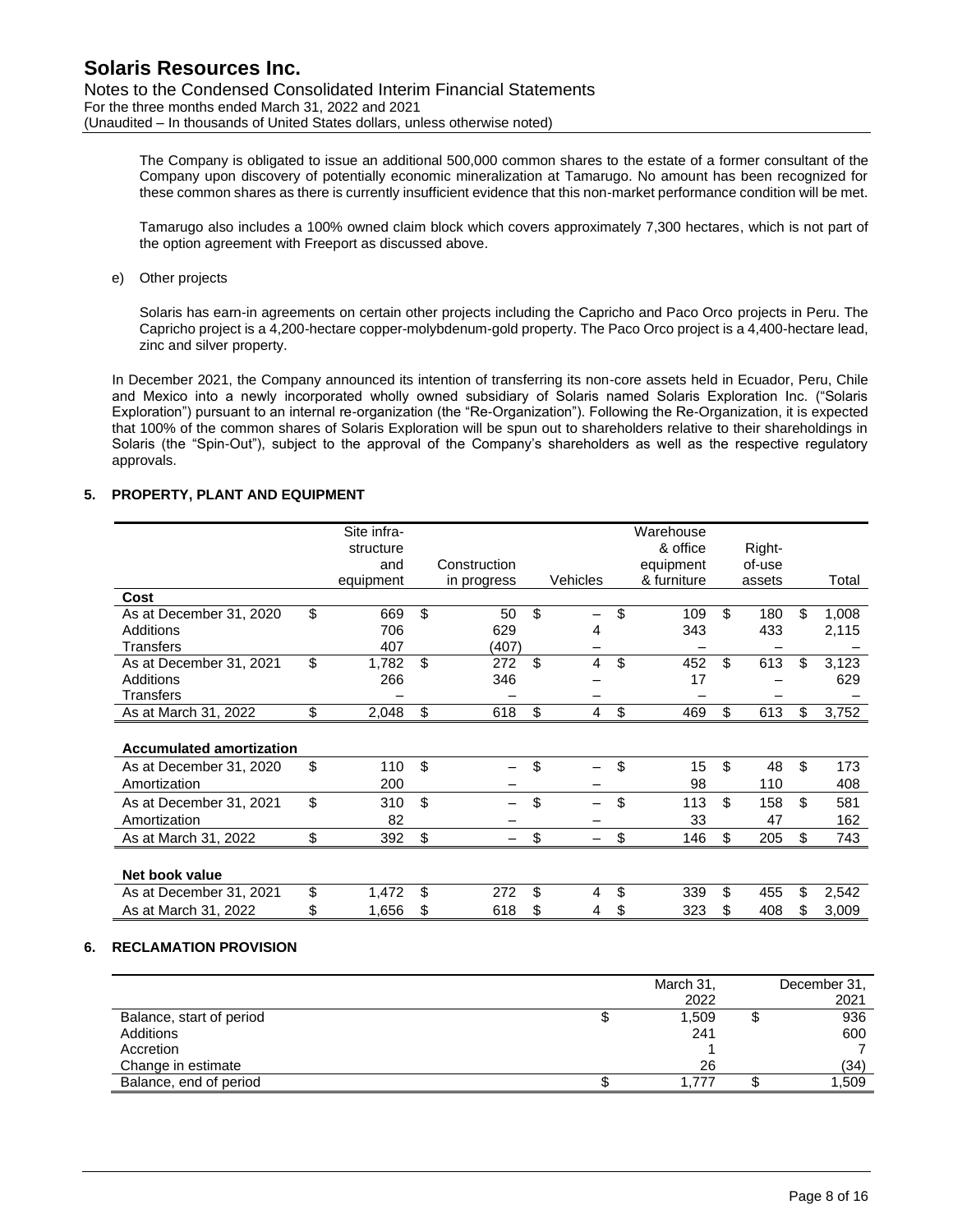Notes to the Condensed Consolidated Interim Financial Statements For the three months ended March 31, 2022 and 2021 (Unaudited – In thousands of United States dollars, unless otherwise noted)

The reclamation provision represents the estimated costs for restoration and rehabilitation for environmental disturbances at Warintza, estimated to be incurred in the year 2027. The total undiscounted estimated cash flows required to settle these obligations as at March 31, 2022 are \$2,047 (December 31, 2021 – \$1,639), which have been inflated at an average rate of 2.25% per annum (December 31, 2021 – 1.00%) and discounted at an average rate of 2.40% (December, 31, 2021 – 1.44%) per annum being an estimate of the risk-free, pre-tax cost of borrowing over the respective periods. Restricted cash of \$74 (December 31, 2021 – \$74) represents funds being used to collateralize a guarantee issued to support environmental bonding requirements with respect to the environmental disturbances at Warintza.

# **7. DERIVATIVES**

Pursuant to the Arrangement under which Equinox distributed 60% of the shares of the Company to its shareholders in August 2018, the Company became obligated to issue Solaris common shares on any exercise of then existing Equinox Warrants. The obligation to issue shares on exercise of Equinox Warrants meets the definition of a derivative.

As at March 31, 2022, the Company is obligated to issue 153,529 common shares (December 31, 2021 – 153,529) on exercise of Equinox Warrants which have a weighted average exercise price per one whole Equinox common share and one-quarter Solaris common share issuable of C\$5.30 (December 31, 2021 – C\$5.30) and a weighted average contractual life of 1.10 years (December 31, 2021 – 1.34 years). Equinox is required to pay to the Company one-tenth of the proceeds it receives on the exercise of these warrants.

At March 31, 2022 and December 31, 2021, the fair value of the Company's obligation to issue shares on exercise of Equinox Warrants classified as a derivative was determined using the Monte Carlo Simulation model.

The following assumptions were used in estimating the fair value of the derivative for March 31, 2022 and December 31, 2021:

|                                                        |     | March 31,   |     | December 31, |
|--------------------------------------------------------|-----|-------------|-----|--------------|
| Weighted average                                       |     | 2022        |     | 2021         |
| Risk-free rate                                         |     | 1.94%       |     | 0.76%        |
| Correlation of changes in Solaris and Equinox share    |     |             |     |              |
| prices                                                 |     | 26%         |     | 21%          |
| Expected term (years)                                  |     | 1.10        |     | 1.34         |
| Expected volatility - Equinox and Solaris <sup>1</sup> |     | 44% and 52% |     | 40% and 58%  |
| Expected dividend                                      |     |             |     |              |
| Solaris share price per whole share                    | C\$ | 12.28       | C\$ | 16.94        |
| Equinox share price per whole share                    | C\$ | 10.32       | C\$ | 8.56         |

 $1$  The expected volatility of Solaris is based on the historical volatility of the Solaris shares.

During the three months ended March 31, 2022, the Company did not issue any common shares on exercise of Equinox Warrants (December 31, 2021 – issued 174,890 common shares on exercise of 3,497,793 Equinox Warrants). A continuity of the derivative asset (liability) is as follows:

|                                 |   | March 31, | December 31, |
|---------------------------------|---|-----------|--------------|
|                                 |   | 2022      | 2021         |
| Balance, start of period        | ง | (1,783)   | (3,996)      |
| Exercise of warrants            |   |           | 792          |
| Change in fair value            |   | 554       | 1,530        |
| Foreign exchange on translation |   | (19)      | (109)        |
| Balance, end of period          |   | (1,248)   | (1,783)      |

The derivative liability is classified as a current liability because the holder can exercise these warrants at any time.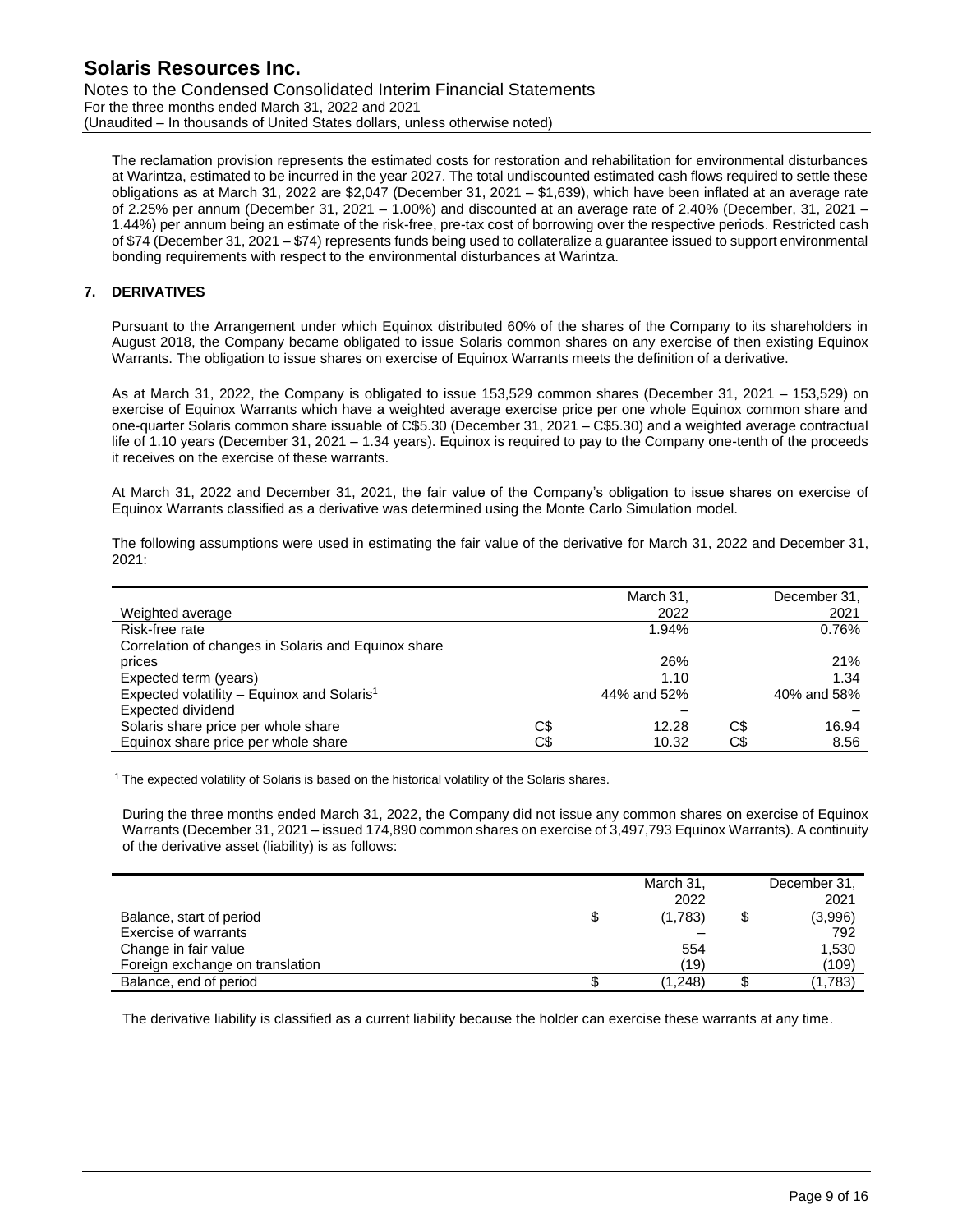Notes to the Condensed Consolidated Interim Financial Statements For the three months ended March 31, 2022 and 2021 (Unaudited – In thousands of United States dollars, unless otherwise noted)

### **8. SHARE CAPITAL**

### a) Common shares

Authorized: Unlimited common shares, with no par value.

Issued and fully paid: 108,870,567 (December 31, 2021 – 108,827,567)

#### b) Share purchase options

For the three months ended March 31, 2022, the Company recognized a share-based compensation expense included in general and administrative expenses of \$1,036, respectively (three months ended March 31, 2021 – \$1,131).

The following table shows the change in the shares issuable for Arrangement options (see below) and Solaris options during the three months ended March 31, 2022 and 2021:

| For the three months ended March 31, | 2022      | 2021       |
|--------------------------------------|-----------|------------|
| Balance, start of period             | 7.982.504 | 8,086,002  |
| Granted (all Solaris options)        |           | 300,000    |
| Exercised                            | (2,500)   | (224, 269) |
| Forfeited                            | (15, 278) |            |
| Balance, end of period               | 7.964.726 | 8,161,733  |

The weighted average exercise price per share issuable of options exercised and forfeited during the three months ended March 31, 2022 was C\$1.20 and C\$1.00, respectively. The weighted average exercise price per share issuable of options granted and exercised during the three months ended March 31, 2021 was C\$7.24 and C\$0.77, respectively

There were no options granted in the three months ended March 31, 2022. The assumptions used in the Black-Scholes option pricing model for the options granted in the three months ended March 31, 2021 were as follows:

| Weighted average                  |     | 2021  |
|-----------------------------------|-----|-------|
| Exercise price per share issuable | C\$ | 7.24  |
| Expected term (years)             |     |       |
| Volatility <sup>1</sup>           |     | 70%   |
| Expected dividend yield           |     |       |
| Risk-free interest rate           |     | 1.03% |

 $1$  The expected volatility of Solaris is based on the historical volatility of the shares of a comparative peer group of companies.

#### *Arrangement options*

Pursuant to the Arrangement under which Equinox distributed the shares of the Company to its shareholders, option holders of Equinox received options of Solaris which were proportionate to, and reflective of the terms of, their existing options of Equinox ("Arrangement options"). As at March 31, 2022, a total of 1,298,914 (March 31, 2021 – 4,205,592) Arrangement options are outstanding with each option entitling the holder to one-tenth of a Solaris share. As at March 31, 2022, a total of 129,894 (March 31, 2021 – 420,567) shares are issuable by Solaris upon exercise of the Arrangement options.

|                 |             | Outstanding |              |              |           |    | Exercisable  |
|-----------------|-------------|-------------|--------------|--------------|-----------|----|--------------|
|                 |             |             | Weighted     | Weighted     |           |    | Weighted     |
| Exercise price  | Number of   |             | average      | average      |           |    | average      |
| per             | Arrangement | Number of   | exercise     | remaining    | Number of |    | exercise     |
| Arrangement     | options     | shares      | price per    | contractual  | shares    |    | price per    |
| option $(C$)^2$ | outstanding | issuable    | option (C\$) | life (years) | issuable  |    | option (C\$) |
| \$0.10          | 7.500       | 750         | \$<br>0.10   | 1.34         | 750       | S  | 0.10         |
| \$0.12          | 1,291,414   | 129,144     | 0.12         | 0.96         | 129.144   |    | 0.12         |
|                 | 1.298.914   | 129.894     | \$<br>0.12   | 0.96         | 129.894   | \$ | 0.12         |

 $2$  Exercise price per Arrangement option for  $1/10<sup>th</sup>$  of a Solaris share.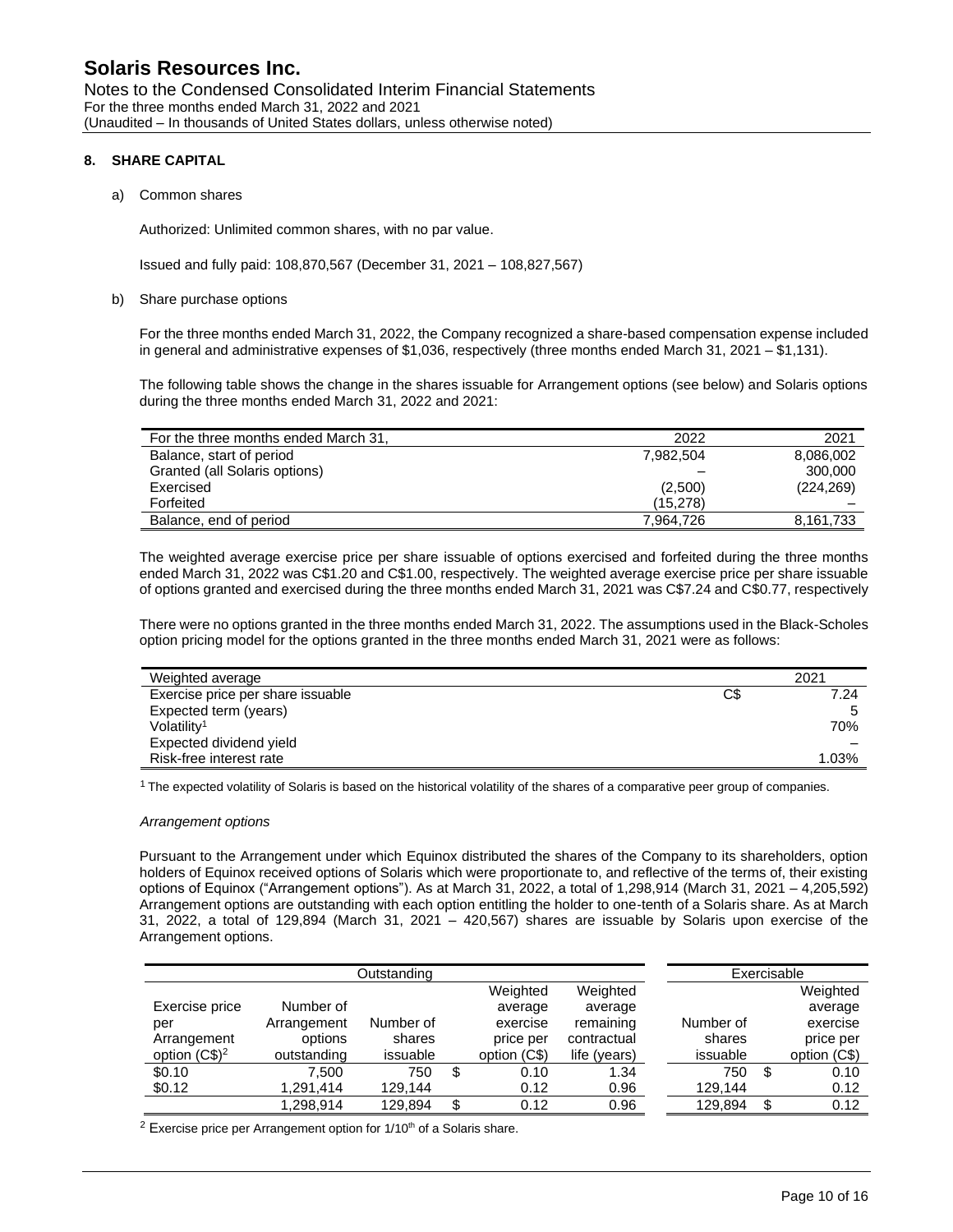The weighted average exercise price of the Arrangement options exercisable at March 31, 2022, attributable to the issuance of a whole Solaris share was C\$1.20 (March 31, 2021 – C\$1.15).

### *Solaris options*

|                    | Outstanding |           |              | Exercisable |              |
|--------------------|-------------|-----------|--------------|-------------|--------------|
|                    |             |           | Weighted     |             | Weighted     |
|                    |             |           | average      |             | average      |
|                    | Exercise    |           | remaining    |             | remaining    |
|                    | price       | Number of | contractual  | Number of   | contractual  |
| Grant date         | (C\$)       | options   | life (years) | options     | life (years) |
| August 9, 2019     | \$<br>0.50  | 650,000   | 2.36         | 650,000     | 2.36         |
| November 18, 2019  | 0.80        | 700.000   | 2.64         | 700.000     | 2.64         |
| November 21, 2019  | 0.80        | 237.499   | 2.65         | 150.001     | 2.65         |
| January 2, 2020    | 0.80        | 350,000   | 2.76         | 350,000     | 2.76         |
| March 20, 2020     | 0.80        | 100.000   | 2.97         | 100.000     | 2.97         |
| May 27, 2020       | 0.80        | 2,647,333 | 3.16         | 879,667     | 3.16         |
| November 2, 2020   | 4.90        | 2,300,000 | 3.59         | 766.666     | 3.59         |
| March 16, 2021     | 7.24        | 300,000   | 3.96         | 150,000     | 3.96         |
| September 15, 2021 | 13.11       | 400.000   | 4.46         |             |              |
| November 10, 2021  | 12.45       | 150,000   | 4.62         |             |              |
|                    |             | 7,834,832 | 3.26         | 3,746,334   | 2.98         |

### c) Restricted share units

Pursuant to the Arrangement, holders of Equinox RSUs or pRSUs received RSUs or pRSUs of Solaris ("Arrangement RSUs"), which were proportionate to, and reflective of the terms of, their existing RSUs or pRSUs of Equinox. The holder of the Arrangement RSUs acquires one-tenth of a Solaris share upon vesting. The following table shows the change in the RSUs and pRSUs outstanding and shares issuable during the three months ended March 31, 2022 and 2021:

|                               |           | RSUs and pRSUs |                          |                 |
|-------------------------------|-----------|----------------|--------------------------|-----------------|
|                               |           | outstanding    |                          | Shares issuable |
|                               | 2022      | 2021           | 2022                     | 2021            |
| Balance, start of period      | 2.282.086 | 2.383.414      | 498.210                  | 508.343         |
| Vesting or redemption of RSUs |           | (101,328)      | $\overline{\phantom{0}}$ | (10, 133)       |
| Balance, end of period        | 2.282.086 | 2,282,086      | 498.210                  | 498.210         |

During the three months ended March 31, 2022, there were no RSUs redeemed under the provision of the Company's RSU plan. During the three months ended March 31, 2021, 101,328 RSUs for 10,133 shares issuable were redeemed under a provision of the Company's RSU plan which allows for the issuance of common shares net of withholding tax obligations, resulting in the issuance of 4,191 common shares of the Company to the RSU holder. The weighted average share price, at the date of redemption of these RSUs was C\$6.01.

The number of shares issuable pursuant to certain pRSUs varies depending on achievement of certain market performance conditions. As at March 31, 2022, all pRSUs are vested and no additional shares are issuable for pRSUs upon achievement of market performance conditions. The issuance of shares with respect to the vested pRSUs has been deferred and these vested pRSUs have not yet been redeemed.

### d) Shares issuable for Equinox Warrants

Pursuant to the Arrangement, upon exercise of each pre-existing Equinox Warrant, warrant holders will receive onefifth of a common share of Equinox and one-twentieth of a Solaris share. Equinox will pay to Solaris an amount equal to one-tenth of the proceeds received by Equinox on exercise of the warrants. A continuity of the Company's shares issuable for Equinox Warrants is as follows: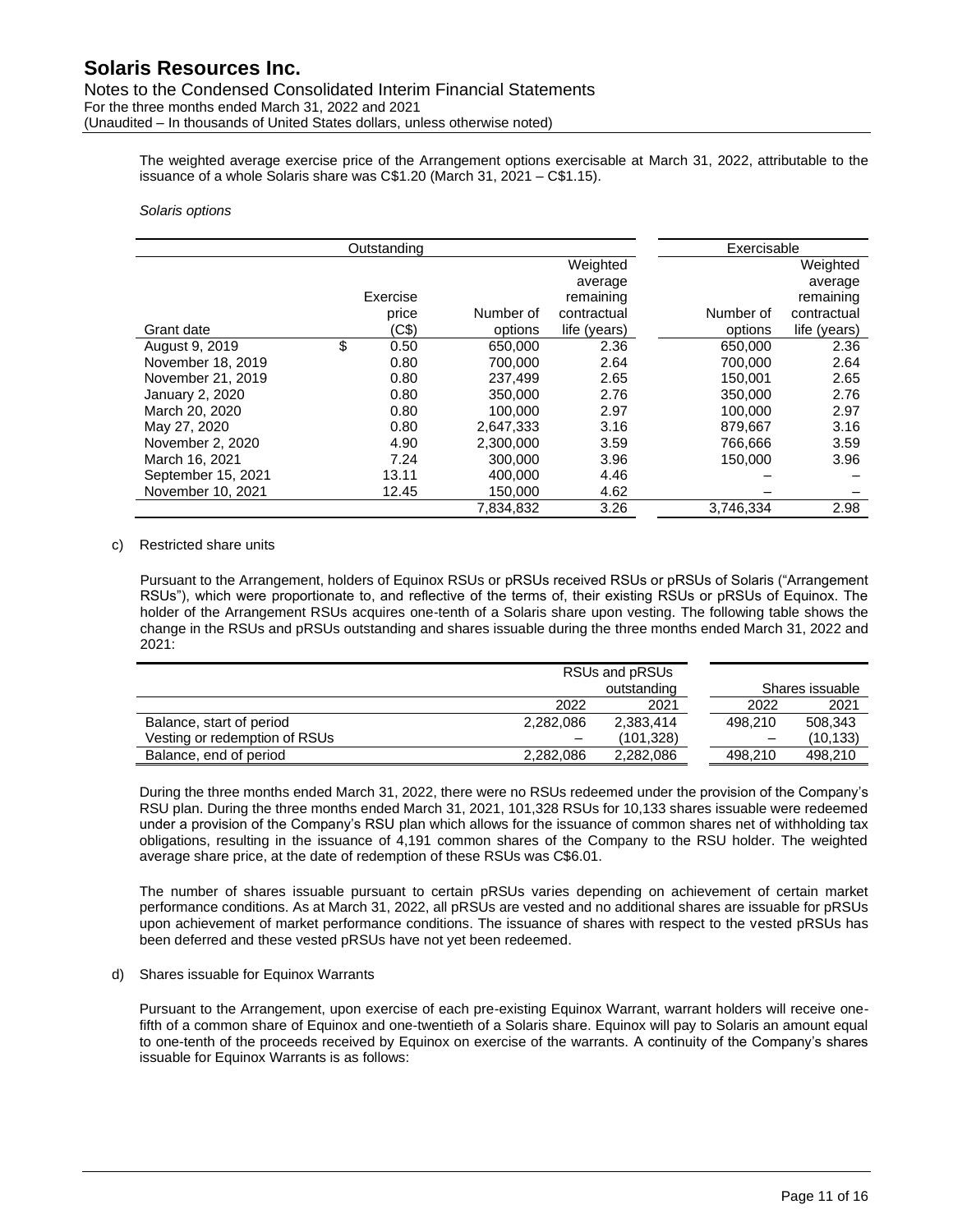# Notes to the Condensed Consolidated Interim Financial Statements For the three months ended March 31, 2022 and 2021

(Unaudited – In thousands of United States dollars, unless otherwise noted)

|                                | <b>Shares</b><br>issuable on<br>exercise of<br>warrants | Weighted<br>average price<br>per Solaris share<br>issuable (C\$) |    | Equinox<br>weighted<br>average exercise<br>price <sup>3</sup> (C\$) |
|--------------------------------|---------------------------------------------------------|------------------------------------------------------------------|----|---------------------------------------------------------------------|
| Outstanding, December 31, 2020 | 4,425,287                                               | \$<br>5.70                                                       | \$ | 14.24                                                               |
| Exercised                      | (174, 890)                                              | 2.52                                                             |    | 6.30                                                                |
| Expired                        | (4,096,868)                                             | 5.97                                                             |    | 14.92                                                               |
| Outstanding, December 31, 2021 | 153.529                                                 | \$<br>2.12                                                       | S. | 5.30                                                                |
| Exercised                      |                                                         |                                                                  |    |                                                                     |
| Expired                        |                                                         |                                                                  |    |                                                                     |
| Outstanding, March 31, 2022    | 153,529                                                 | \$<br>2.12                                                       |    | 5.30                                                                |

Outstanding shares issuable for Equinox Warrants as of March 31, 2022

|                   |                 | Exercise price |                             |
|-------------------|-----------------|----------------|-----------------------------|
|                   | Shares issuable | per Solaris    | Equinox                     |
|                   | on exercise of  | share issuable | exercise price <sup>3</sup> |
| Expiry dates      | warrants        | (C\$)          | (C\$)                       |
| December 19, 2022 | 2.940           | 2.02           | 5.05                        |
| May 7, 2023       | 150.589         | 2.12           | 5.30                        |
|                   | 153,529         |                |                             |

<sup>3</sup> Equinox Warrants exercise price per one whole Equinox common share and one-quarter Solaris common share issuable.

## e) Share purchase warrants

The following is a summary of the Company's warrants at March 31, 2022:

|                   | Exercise    |                    | December   |           |                          | March 31,  |
|-------------------|-------------|--------------------|------------|-----------|--------------------------|------------|
| Date of Issue     | Price (C\$) | <b>Expiry Date</b> | 31, 2021   | Exercised | Expired                  | 2022       |
| July 8, 2019      | \$0.70      | July 8, 2022       | 500,000    |           |                          | 500.000    |
| November 8, 2019  | \$1.20      | November 8, 2022   | 2.668.875  | (28,000)  | $\overline{\phantom{m}}$ | 2,640,875  |
| November 15, 2019 | \$1.20      | November 15, 2022  | 1,718,750  |           |                          | 1,718,750  |
| December 24, 2019 | \$1.20      | December 24, 2022  | 1,493,750  | (12,500)  |                          | 1.481.250  |
| May 28, 2020      | \$1.20      | May 28, 2023       | 25,000,000 |           |                          | 25,000,000 |
| December 30, 2020 | \$6.75      | December 30, 2022  | 6,982,500  |           |                          | 6,982,500  |
|                   |             |                    | 38,363,875 | (40.500)  | $\qquad \qquad -$        | 38.323.375 |

The weighted average exercise price of the Company's warrants outstanding at March 31, 2022 is C\$2.20 (December  $31, 2021 - C$2.20$ ).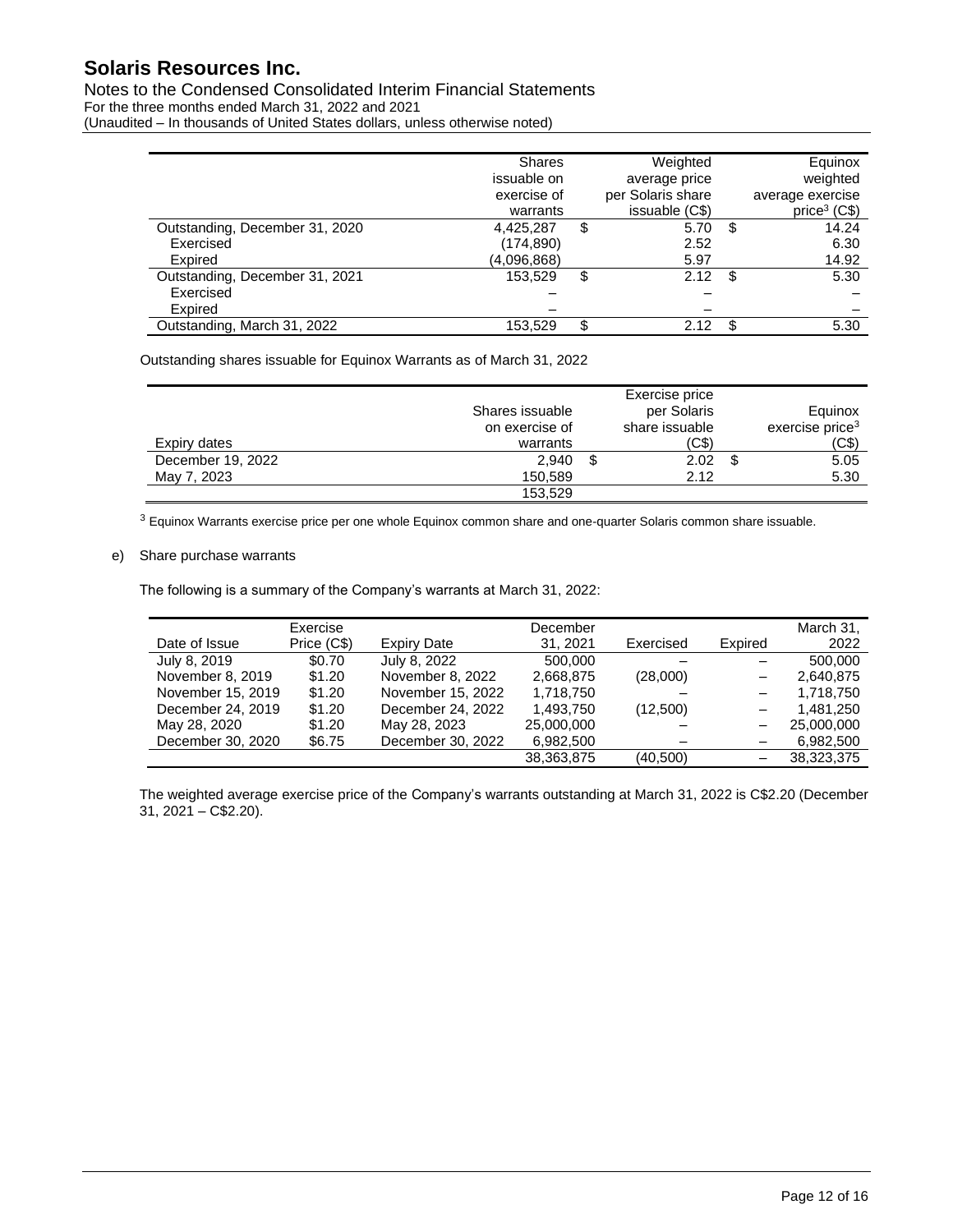### **9. EXPLORATION EXPENSES**

The Company's exploration expenses by activity for three months ended March 31, 2022 and 2021 is as follows:

| For the three months ended March 31,                     | 2022         |   | 2021  |
|----------------------------------------------------------|--------------|---|-------|
| Salaries, geological consultants and support, and travel | 4.202        | S | 1,895 |
| Site preparation and maintenance, field and general      | 2,686        |   | 1,570 |
| Drilling and drilling related costs                      | 4,622        |   | 2,961 |
| Assay and analysis                                       | 792          |   | 586   |
| Community relations, environmental and permitting        | 854          |   | 700   |
| Concession fees                                          | 459          |   | 307   |
| <b>Studies</b>                                           | 261          |   | 106   |
| Reclamation provision                                    | 267          |   | 188   |
| Amortization                                             | 162          |   | 38    |
|                                                          | \$<br>14.305 |   | 8.351 |

Pursuant to agreements with local communities, the Company is required to make certain monthly community support payments.

The Company's exploration expenses by jurisdiction are as follows:

| For the three months ended March 31, |   | 2022   |     | 2021           |
|--------------------------------------|---|--------|-----|----------------|
| Ecuador                              | Ψ | 13,764 | ιIJ | 7,780          |
| Chile                                |   | 224    |     | 346            |
| Mexico                               |   | 40     |     | 4 <sup>1</sup> |
| Peru and other                       |   | 277    |     | 184            |
|                                      |   | 14,305 |     | 8,351          |

## **10. GENERAL AND ADMINISTRATIVE EXPENSES**

| For the three months ended March 31, |   | 2022  | 2021  |
|--------------------------------------|---|-------|-------|
| Share-based compensation             | J | 1,036 | 1,131 |
| Salaries and benefits                |   | 453   | 420   |
| Office and other                     |   | 189   | 126   |
| Filing and regulatory fees           |   | 110   | 137   |
| Professional fees                    |   | 336   | 58    |
| Marketing and travel                 |   | 145   | 114   |
|                                      |   | 2,269 | 1,986 |

# **11. SEGMENTED INFORMATION**

The Company has determined that it has one operating segment, being the exploration of mineral properties.

Information about the Company's non-current assets by jurisdiction is detailed below:

|         |   | March 31, |   | December 31, |
|---------|---|-----------|---|--------------|
|         |   | 2022      |   | 2021         |
| Mexico  | Φ | 19,758    | Φ | 19,758       |
| Ecuador |   | 3,210     |   | 2,740        |
| Chile   |   | 261       |   | 261          |
| Peru    |   | 34        |   | 37           |
|         | Φ | 23,263    |   | 22,796       |

Information about the Company's exploration expenses by jurisdiction is detailed in Note 9.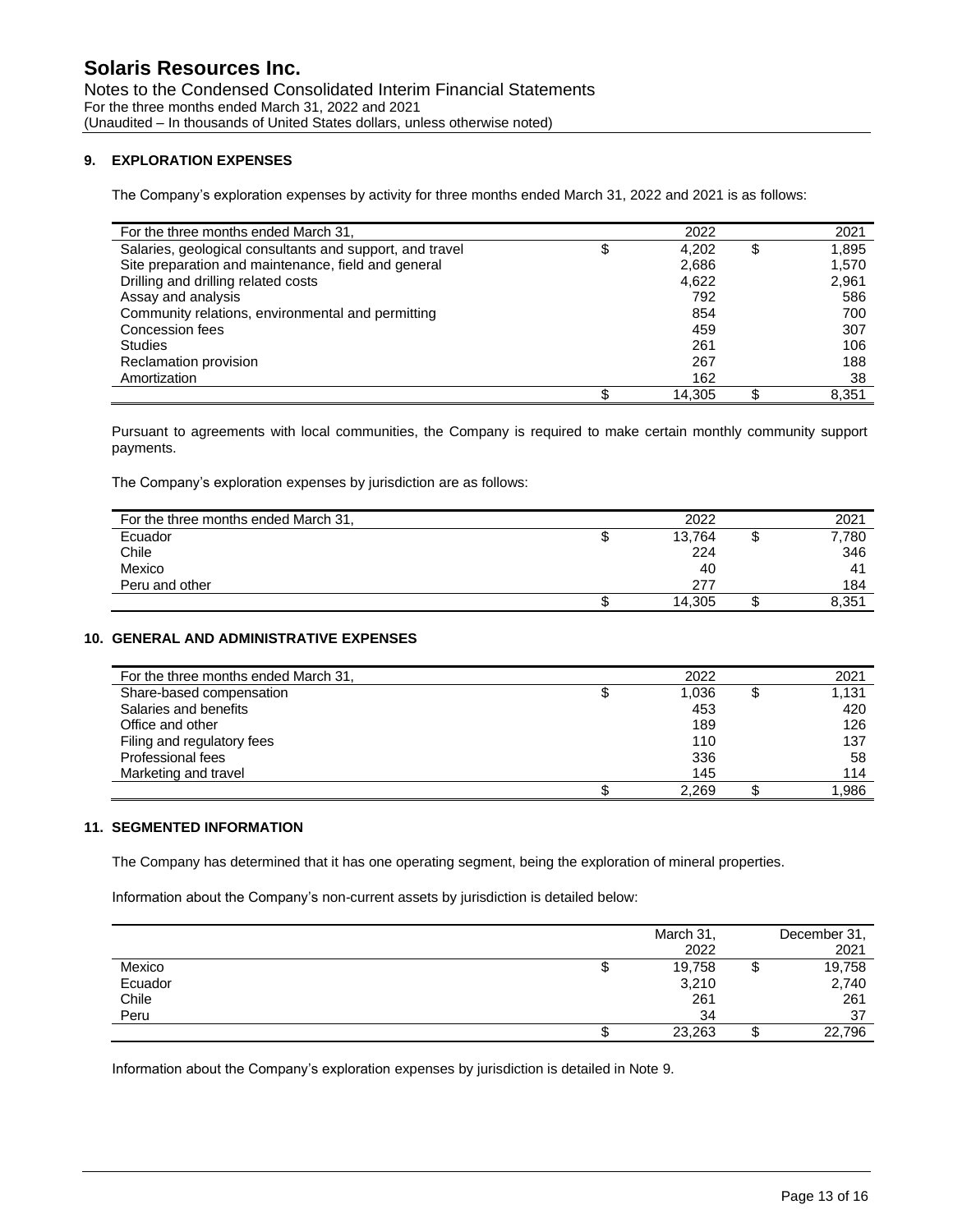### **12. NON-CONTROLLING INTEREST**

The Company, through its 60% ownership of Minera Torre de Oro, S.A.P.I. de C.V., controls the La Verde project, with a non-controlling interest accounting for the 40% owned by a subsidiary of Teck Resources Ltd.

Summarized financial information for the La Verde project is as follows:

|                                             | March 31, | December 31. |
|---------------------------------------------|-----------|--------------|
|                                             | 2022      | 2021         |
| Current assets                              | 20        | 15           |
| Non-current assets                          | 19,741    | 19,741       |
| <b>Current liabilities</b>                  | 11        |              |
|                                             |           |              |
| For the three months ended March 31,        | 2022      | 2021         |
| Net loss                                    | 40        | 43           |
| Attributable to Shareholders of the Company | 24        | 26           |
| Attributable to non-controlling interest    | 16        | 17           |

### **13. FINANCIAL INSTRUMENT RISK EXPOSURE AND RISK MANAGEMENT**

The Company is exposed in varying degrees to a variety of financial instrument related risks. The Board of Directors approves and monitors the risk management process.

a) Credit risk

Credit risk is the risk of financial loss to the Company if a counterparty to a financial instrument fails to meet its contractual obligations and arises principally from the Company's financial assets.

The Company is primarily exposed to credit risk on its cash and cash equivalents, restricted cash, deposits and amounts receivable. Credit risk exposure is limited through maintaining its cash with high-credit quality financial institutions. The carrying value of these financial assets of \$17,832 represents the maximum exposure to credit risk.

b) Liquidity risk

Liquidity risk is the risk that the Company will not be able to meet its financial obligations as they become due. The Company ensures that there is sufficient capital in order to meet short term business requirements after taking into account the Company's holdings of cash.

At March 31, 2022, the Company had contractual cash flow commitments as follows:

|                                | < 1 Year |    | 1-3 Years         | 3-5 Years         | > 5 Years         | Total  |
|--------------------------------|----------|----|-------------------|-------------------|-------------------|--------|
| Accounts payable and accrued   |          |    |                   |                   |                   |        |
| liabilities                    | 10.077   | S  | $\qquad \qquad -$ | $\qquad \qquad -$ | $\qquad \qquad -$ | 10,077 |
| Lease liabilities              | 134      |    | 157               |                   |                   | 291    |
| Other long-term liability      |          |    | 261               |                   |                   | 261    |
| Office rent obligations        | 223      |    | 347               |                   |                   | 570    |
| Exploration expenses and other | 294      |    | 180               |                   |                   | 474    |
|                                | 10.728   | \$ | 945               | $\qquad \qquad -$ | $\qquad \qquad$   | 11,673 |

#### c) Foreign currency risk

The Company is exposed to currency risk on transactions and balances in currencies other than the functional currency. At March 31, 2022, the Company had not entered into any contracts to manage foreign exchange risk.

The functional currency of the parent company is Canadian dollars. Therefore, the Company is exposed to currency risk from the assets and liabilities denominated in US dollars. However, the impact on such exposure is not currently material.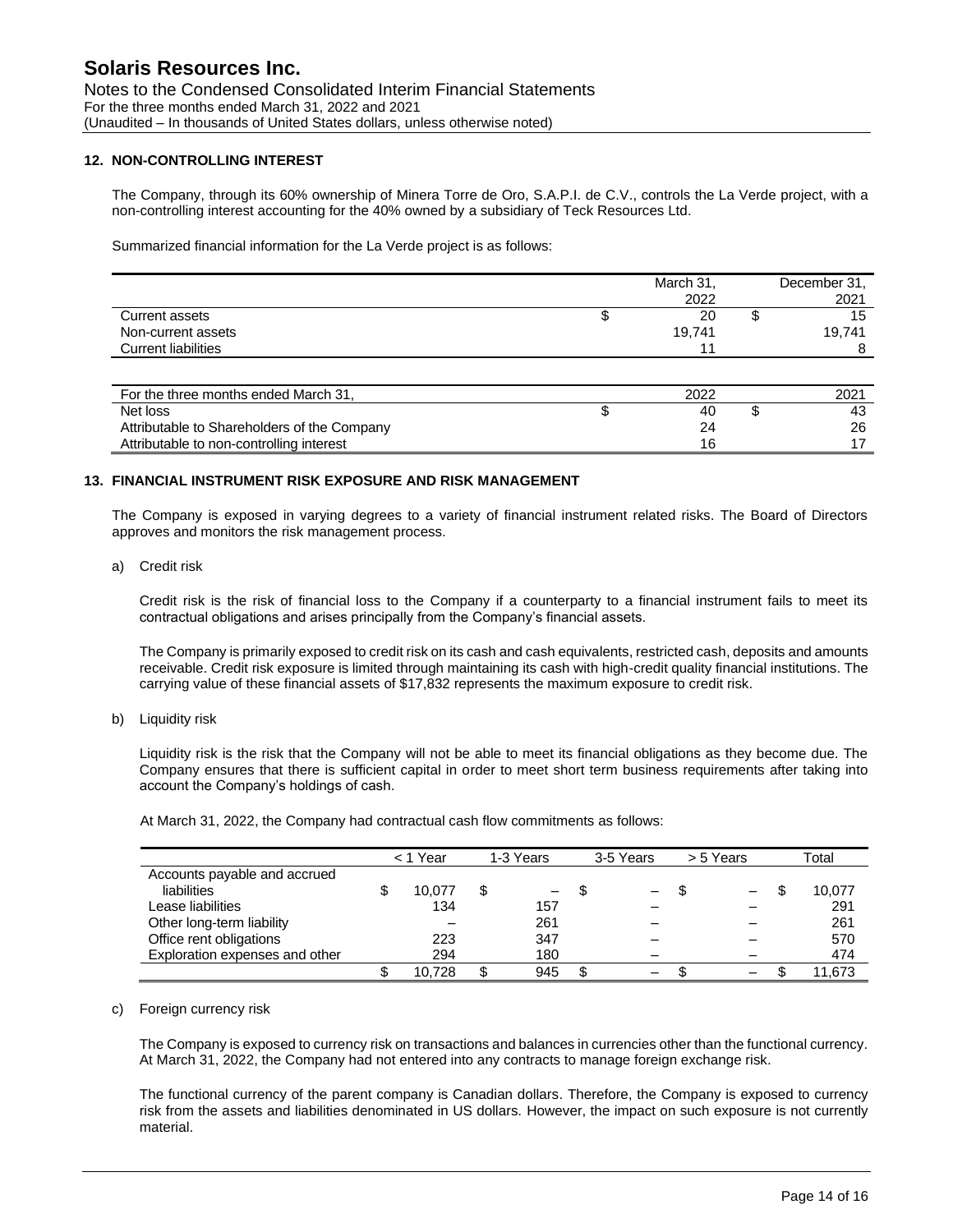The Company is also exposed to currency risk on financial assets and liabilities denominated in Peruvian soles, Chilean pesos, Mexican pesos and Guatemalan quetzals. However, the impact on such exposure is not currently material.

### **14. FAIR VALUE MEASUREMENTS**

As at March 31, 2022, the Company's derivative instruments are measured at fair value using Level 2 inputs. The carrying values of cash and cash equivalents, restricted cash, deposits, amounts receivable and accounts payable and accrued liabilities approximate fair value due to their short terms to maturity. There were no transfers between fair value levels in the periods presented.

### **15. RELATED PARTY TRANSACTIONS**

a) Compensation of key management personnel

Key management personnel include those persons having authority and responsibility for planning, directing and controlling the activities of the Company, and comprises the Company's Executive Chairman, President and Chief Executive Officer, Chief Financial Officer, Senior Vice President Corporate Affairs and Corporate Secretary and Directors.

Key management compensation for the three months ended March 31, 2022 and 2021 is comprised of:

| For the three months ended March 31, | 2022 | 2021 |
|--------------------------------------|------|------|
| Share-based compensation             | 844  | 923  |
| Salaries and benefits                | 177  | 135  |
| Professional fees                    | 70   | 69   |
|                                      | .091 | .127 |

During 2021, the Company entered an agreement with Augusta Capital Corporation for consulting services, which is recognized by the Company in professional fees. The owner of Augusta Capital Corporation is the Chairman and a major shareholder of the Company.

#### b) Related party transactions

On January 2, 2020, the Company entered into an arrangement to share office space, equipment, personnel, consultants and various administrative services with other companies related by virtue of certain directors and management in common. These services have been provided through a management company equally owned by each company party to the arrangement. Costs incurred by the management company are allocated and funded by the shareholders of the management company based on time incurred and use of services. If the Company's participation in the arrangement is terminated, the Company will be obligated to pay its share of the rent payments for the remaining term of the office space rental agreement. The Company's obligation for future rental payments on March 31, 2022 was approximately \$593 (December 31, 2021 – \$603), determined based on the Company's average share of rent paid in the immediately preceding 12 months.

The Company was charged for the following with respect to these arrangements in the three months ended March 31, 2022 and 2021:

| For the three months ended March 31, | 2022  | 2021 |
|--------------------------------------|-------|------|
| Salaries and benefits                | 930   | 348  |
| Professional fees                    |       |      |
| Office and other                     | 118   | 70   |
| Marketing and travel                 |       | ົ    |
| Filing and regulatory fees           | 79    |      |
|                                      | 1.132 | 420  |

At March 31, 2022, amounts in prepaids and other include \$76 due from a related party (December 31, 2021 – \$67) with respect to this arrangement.